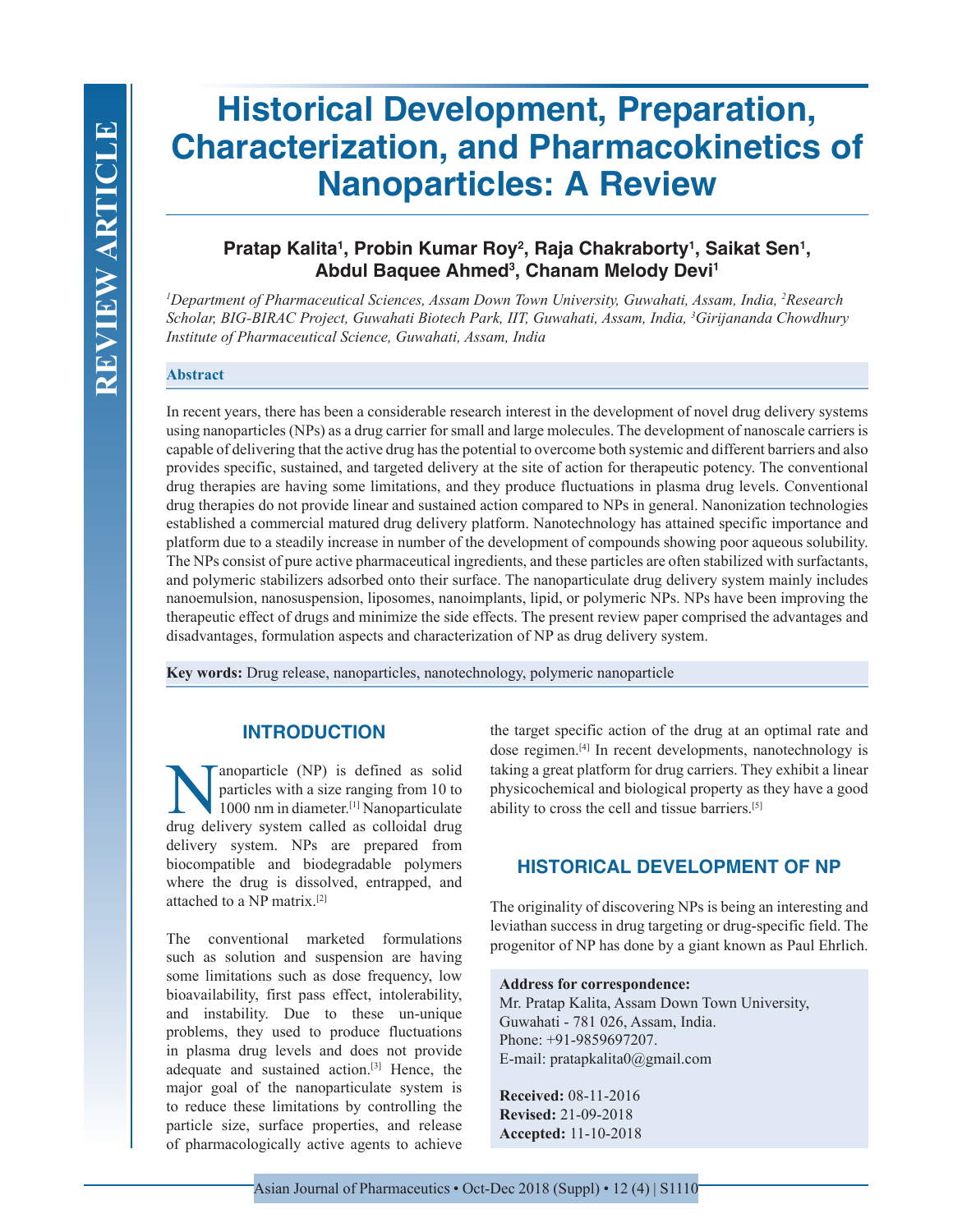Paul Ehrlich called as father of NPs, who has started up the concept of NP after attending Karl Maria von Weber's Opera. His eminent concept was to improve drug therapy by targeting the principle (drug or biologically active materials).[6] In the early years, NPs were trended in the drug targeting field due to their unique pharmaceutical, biopharmaceutical, and pharmacokinetics parameters. The promoter, professor Peter Paul Speiser and his illustrious research team prepared first beads of polyacrylic for oral administration, afterward they have investigated polyacrylic microcapsules and finally they have prepared NPs/nanocapsules for the sustained release of drug in the treatment against vaccine, tetanus, diphtheria, and others infection.[7,8]

Early stage of 1969, "Micelle polymerization" technique was initiated by Gerd Birrenbach to prepare NPs and prepared NPs were applied for antibody responses. Afterward, Helmet Kopf worked on the same principle "micelle polymerization" to establish first NPs for sustained drug delivery through the intravenous route of administration.[9,10] Another pioneer of NPs was Patrick Couvreur who made first rapidly biodegradable NPs. Patrick Couvreur produced acrylic NPs which made up of poly (methyl cyanoacrylate) and poly (ethyl cyanoacrylate).[11] Using the same process NPs were fabricated using different solvents and perpetrated great success.

Later on, NPs were prepared using active drugs materials incorporating with magnetic particles and the prepared NPs were localized at the specific area of the body for the delivery of the drug using an external magnetic field.[12-14] These prepared magnetic NPs were revealed promising results when investigated in rats having tumor.<sup>[15,16]</sup> Next, in Japan, NPs were prepared by binding of 5-fluorouracil (5-FU) to albumin NPs and checked the drug release study and biodistribution of NPs in an animal model for the efficacy purposes.[17]

Toward the end of early years, the pioneers worked on the definition of NPs. NPs were defined as the solid colloidal particles having the size range from 1 nm to 1 µm. The NPs mainly comprised micromolecular structural substances which are intended for carrier of therapeutically active drug. NPs were prepared in such a manner where the therapeutically active constituents are dissolved and entrapped or encapsulated.[18-21] In later developments application of NPs was increased tremendously in the different aspect or field for the delivery of the active principle (active drug or active materials). NP was being used for different drug delivery system including delivery of anti-infective drugs, delivery of anti-cancer drugs, drugs targeting for tumor, gene delivery, and AIDS therapy.[22-25]

#### **Advantages of NPs[4,5,26-29]**

The advantages of using NPs as a drug delivery system are as follows:

1. Particle size, particle shape and surface characteristics

of NPs can be easily manipulated after parenteral administration to achieve both passive and active drug targeting.

- 2. Using NPs drug can be target to a specific site in the body which can be achieved by attaching targeting ligands to surface of particles or use of magnetic guidance.
- 3. NPs improve bioavailability by enhancing the aqueous solubility of the drug.
- 4. NPs increase the residence time or half-life of the drug molecules in the body.
- 5. NPs can be easily formulated in large scale by various methods to increase the stability of any pharmaceutical agents.
- 6. By the choice of a polymer and ability to modify the controlled release and particle degradation characteristics can be easily modulated.
- 7. Small sized NPs can penetrate through the smaller capillary wall, which could allow efficient drug accumulation at the target sites.
- 8. They offer a significant improvement over oral and intravenous methods of administration in terms of therapeutic efficiency and effectiveness.
- 9. Nutraceuticals are the essential components for health benefits derived from food sources. In recent times, these nutraceuticals and related standardized components also delivered by the form of NPs.

#### **Disadvantages/Limitations[3,27]**

- i. Due to the small size and large surface area of NPs can lead to particle-particle aggregation during storage and transportation of NP dispersion which makes the physical handling of NPs difficult in liquid and dry forms.
- ii. NPs are very reactive in cellular environment due to their small particle size and greater surface area.
- iii. Small particle size and large surface area readily result in limited drug loading and burst release. These practical problems have to be overcome before NPs used clinically.

# **PREPARATION OF NP<sub>s</sub>**

Many methods are used to prepare NPs. All of methods allow extensive modulation of their structure, composition, and physiochemical properties. The choice of the methods essentially depends on the raw materials intended to be used and on the solubility characteristics of the drugs to be associated with the particles.

The methods for preparation of NPs can be classified as:

- A. Methods for preparation of NPs from dispersion of synthetic preformed polymer:
	- i. Solvent evaporation method
	- ii. Nanoprecipitation method
	- iii. Spontaneous emulsification or solvent diffusion method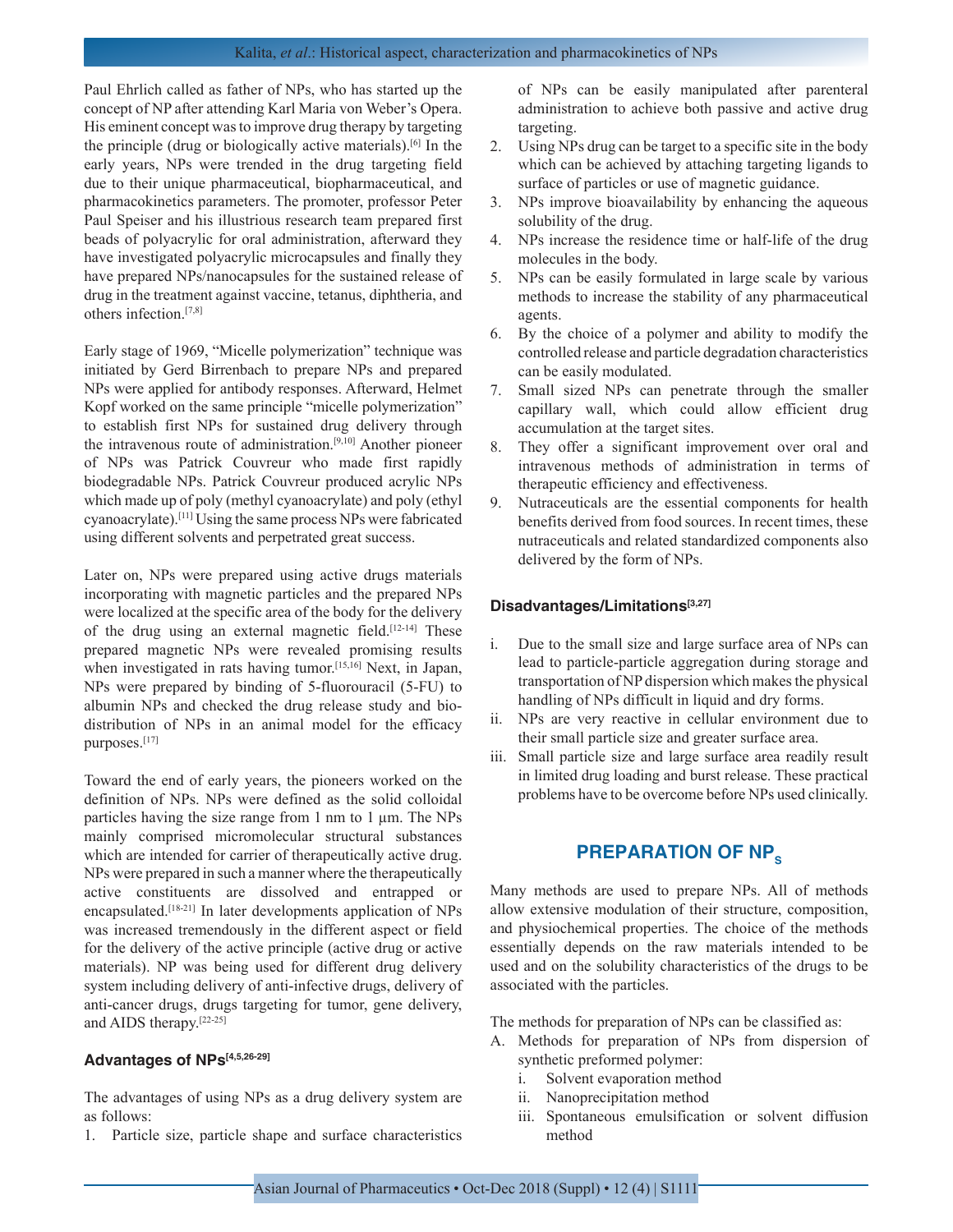iv. Salting out method and

- v. Supercritical fluid technology.
- B. Ionic gelation or coacervation of hydrophilic polymers.

## **SOLVENT EVAPORATION METHOD[30-34]**

In this technique, the preformed polymer and drug are dissolved in water-immiscible organic solvents such as dichloromethane, chloroform, or ethyl acetate. The mixture of polymer and drug solution is emulsified in an aqueous solution containing a stabilizer such as surfactant or emulsifying agent to form oil in water type emulsion. The crude emulsion is then exposed to a high energy source such as sonicators or homogenizers to reduce the globule size. The subsequent removal of the organic solvent by heat results in the formation of a fine aqueous dispersion of NPs.

Lee *et al.*, 2006, prepared self-assembled NPs using this method in which a small amount of an immiscible solvent (chloroform) with water to flue gas conditioning NP suspensions in aqueous media followed by ultrasonification and solvent evaporation led to partial dissociation and subsequent reformation of NPs. In another study, Paswan and Saini, 2017, prepared tamoxifen loaded poly lactic-coglycolic acid (PLGA) NPs using the solvent evaporation method. In this method, the drug (tamoxifen) and biodegradable polymer (PLGA) were dissolved in a volatile organic solvent (dichloromethane and methanol) which act as the oil phase. The solution (oil phase) was then slowly injected into an aqueous phase containing a surfactant (polyvinyl alcohol [PVA]) under continuous sonication to emulsify. The resulting emulsion was continuously stirred to allow evaporation of volatile organic solvent leaving behind the drug-loaded polymeric NPs suspended in the aqueous surfactant solution. Similar method was used for the preparation of polymer NPs from a clear solution of mixed solvents by Yabu *et al*., 2005. Here, a good solvent (tetrahydrofuran [THF]) and a poor solvent (water) were used for dissolving polystyrene. The solution was then slowly added to the THF solution through a syringe pump with dropping speed of 1 ml/min. Gradual evaporation of the good solvent from the mixed solution at room temperature induces precipitation of the polymer as fine particles. During evaporation of the good solvent, the solution gradually turns turbid from the clear optically transparent solution.

## **NANOPRECIPITATION METHOD[35-38]**

Nanoprecipitation method is also known as the solvent displacement method. It involves the precipitation of a preformed polymer from an organic solution and the diffusion of the organic solvent in the aqueous medium in the presence or absence of a surfactant. In this process polymer, drug and a lipophilic stabilizer are dissolved in a semipolar

(intermediate polarity) water-miscible organic solvent such as acetone (ACE) or ethanol, leading to the precipitation of nanospheres. Then, this solution is poured or injected into an aqueous solution containing a stabilizer like surfactant under magnetic stirring. Polymer deposition on the interface between the water and the organic solvent caused by rapid solvent diffusion leads to the instantaneous formation of colloidal NPs or suspension and the solvent is then eliminated from the suspension under reduced pressure.

Karmi *et al*., 2011, in their research study used nanoprecipitation method which included dissolving PLGA copolymer and 5-FU in dimethylformamide. When the organic phase was slowly added to the aqueous phase by inserting the syringe directly into the magnetically stirred dispersed phase and continuously stirring for 1 h, nanoprecipitation occurs due to the contact of the organic phase with an aqueous phase, thus allowing for the formation of solid spherical homogenous NPs. The suspension formed was centrifuged 4 times for 15 min and dried using a speed dryer at 35°C for 1 h. Salatin *et al.*, 2017, prepared Eudragit RL 100 NPs containing RHT through a nanoprecipitation or solvent displacement method. First, the drug was dissolved in an aqueous solvent (water). Second, the polymer was dissolved in the organic solvent (ACE). The mixture was formed by injecting the RHT aqueous solution dropwise into the Eudragit RL 100 organic solution and was magnetically stirred at 500 revolutions per minute (RPM). This mixture was then added to an external aqueous solution under agitation containing poloxamer 407 as a suspension stabilizer and was magnetically stirred at room temperature for 2 h at a speed of 400 RPM to evaporate the organic solvent. The NPs obtained were recovered by centrifugation (Eppendorf, Germany) for 60 min at 12,000 RPM and 4°C.

# **SPONTANEOUS EMULSIFICATION OR SOLVENT DIFFUSION METHOD[39-42]**

This is a modified technique of solvent evaporation method. In this method, the water-miscible solvent along with a small amount of water-immiscible organic solvent is used as an oil phase. Formation of small particles occurred due to the spontaneous diffusion of solvents which leads to interfacial turbulence between the two phases and a decrease in the size of the particle can be achieved by increasing the concentration of water-miscible solvent. One technical characteristic of this technique is the use of a binary mixture of a water miscible organic solvent and a water immiscible solvent for the polymeric solution, and the particles are formed by spontaneous emulsification and subsequent solvent evaporation. Both solvent evaporation and solvent diffusion techniques can be used for hydrophilic or hydrophobic drugs.

Trotta *et al*., 2003, prepared glyceryl monostearate NPs using diffusion technique and water used as a solvent. Tween 80, Oramix CG-110, Epikuron 200, taurodeoxycholic acid sodium salt, or cholic acid sodium salts were used as emulsifier which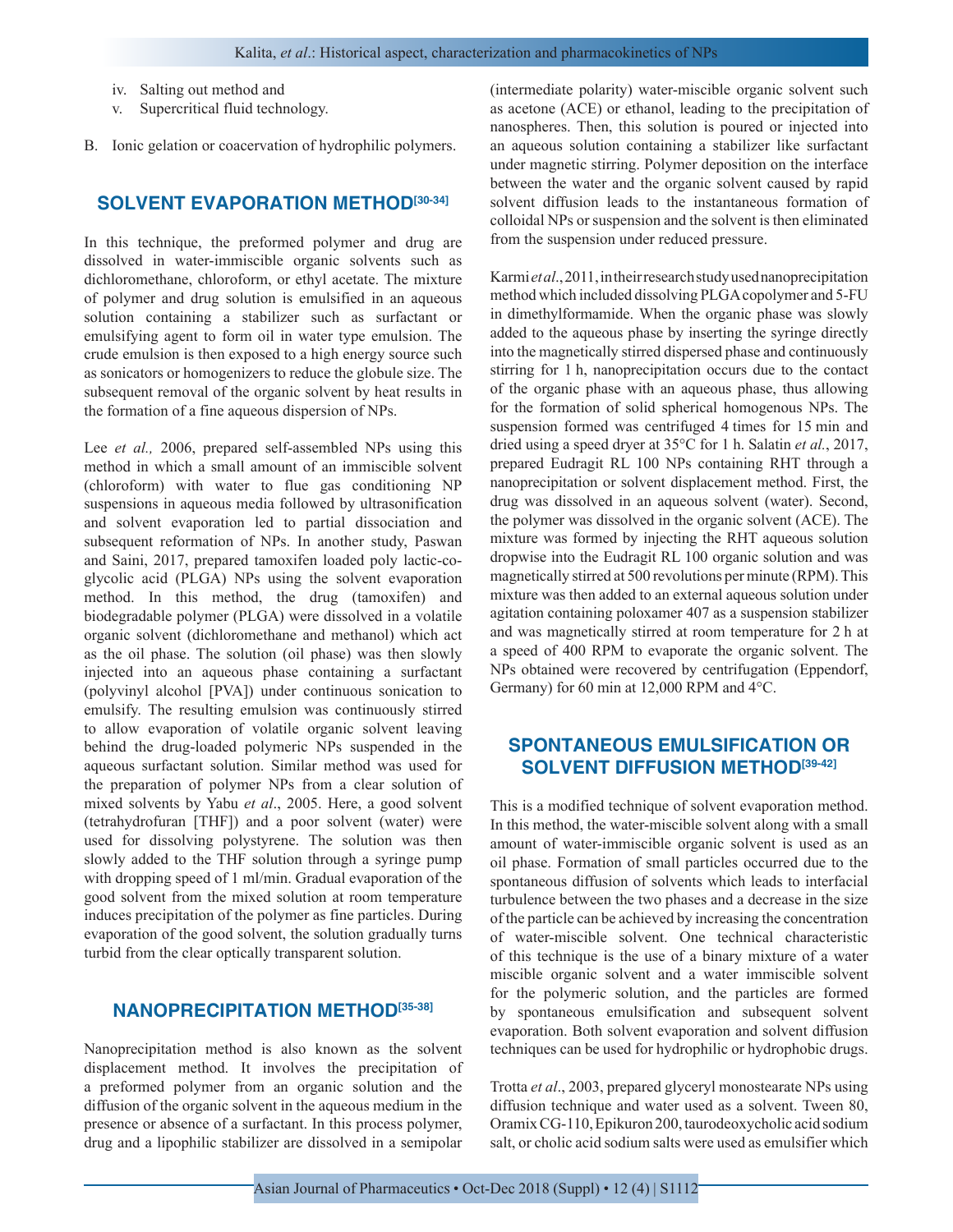had been accepted as low toxicity. Glyceryl monostearate (GMS) were dissolved in water-saturated solvent and this organic solution was emulsified at  $47 \pm 2$ °C with solventsaturated aqueous solution containing an emulsifier mixture, using an Ultra Turrax (IKA, Staufen, Germany) at 12,000 RPM for 1 min. On quick addition of water to the preformed emulsion, the lipid NPs were precipitated so as to extract the solvent into the continuous phase. Purification of the suspensions was done after the continual stirring of 60 min. Chen *et al*., 2014, used modified spontaneous emulsification solvent diffusion (modified-SESD) method for synthesizing curcumin-loaded PLGA NPs (PLGA-Cur NPs). In this method, PLGA was dissolved in ACE, and the hydrophobic drug curcumin was dissolved in ethylene (ETH). After dissolving, the curcumin/ETH solution was added in a dropwise manner to the PLGA/ACE solution which was used as the organic phase. To an aqueous PVA solution, the organic phase was further added using a peristaltic pump at a flow rate of 2 mL/ min with continuous stirring for solidification of the NPs. The NPs suspensions were collected by ultracentrifugation at 12,000 RPM/min after the removal of residual organic solvents by evaporation under negative pressure for 3 h.

#### **SALTING OUT METHOD[31,43,44]**

This method is based on the separation of a water-miscible solvent from aqueous solutions through salting out effect. Salting out method is considered as a modification of solvent diffusion technique. In this method, ACE is generally considered as the water-miscible solvent due to its solubilizing properties and its well-known separation from aqueous solutions by salting out with electrolytes. In this technique, the preformed polymer and drug are initially dissolved in a solvent like ACE and this solution is emulsified under vigorous magnetic stirring in an aqueous gel containing the salting-out agent (electrolytes such as magnesium chloride, magnesium acetate, calcium chloride, or non-electrolytes such as sucrose) and a colloidal stabilizer like polyvinylpyrrolidone. The resulting emulsion is then diluted with a sufficient volume of water to enhance the diffusion of ACE into the aqueous phase, thus indicating the formation of NPs. Then, the solvent and salting out agent are eliminated through cross-flow filtration.

In a study by Eley *et al.*, 2004, Poly (Lactide-co-Glycolide) NPs containing coumarin-6 for suppository delivery were produced by salting out method. A water-soluble polymer, PVA or Mowiol 4–88, and a salting-out agent, magnesium acetate tetrahydrate, were dissolved in distilled water at 40°C to form an aqueous gel. Furthermore, in a solution of ACE and coumarin-6, polymer PLGA was dissolved in a predetermined ratio. To this organic solution containing the drug and the polymer, the formed aqueous gel was added with continuous stirring at a constant temperature of 40°C forming an oil-in-water emulsion. Additional distilled water was then added to this emulsion under constant stirring at an ambient temperature allowing the diffusion of solvent into the aqueous phase which in result formed the drugcontaining polymeric NPs in a water-in-oil emulsion. Zweers *et al*., 2004, produced NPs of poly (dl-lactic acid), poly (dl-lactic-co-glycolic acid) (PLGA), and poly (ETH oxide)– PLGA diblock copolymer by the salting-out method. The method consists of the addition of a water-soluble PVA in a highly concentrated salt (magnesium chloride) solution in water (aqueous phase) to a polymer solution in ACE (organic phase). NPs were formed after quick addition of pure water under mechanical stirring (20,500 RPM) for 20 s causing ACE to diffuse into the water phase.

## **SUPERCRITICAL FLUID TECHNOLOGY[30,45,46]**

In recent years, supercritical fluid technology has good enough advantages as compared to conventional methods (solvent evaporation, solvent diffusion, organic phase separation, etc.). Variety of NPs can be produced using supercritical fluids such as water and carbon dioxide. Without using any trace of organic solvent, NPs can be prepared which is safer to the environment as well as human beings.

Using supercritical fluids, two methods developed for the preparation of NPs

- 1. Rapid expansion of supercritical solution (RESS) and
- 2. RESS into liquid solvent.

#### **RESSs[27-31]**

The steps involved are:

- i. Dissolving the solid substance in a supercritical fluids and
- ii. Formation of particles due to supersaturation

In this process, initially supercritical fluid-CO<sub>2</sub> is used to pump at a preferred pressure and temperature to extraction chamber which is having the solid substances through heat exchanger. Then, the supercritical fluid percolates and dissolves the solid substances in the extractor. Depressurization of the resulting solution through heated nozzle or capillary at supersonic speed into a low-pressure chamber. The supercritical solution is spread continuously in the chamber, which leads to rapid drops in temperature and pressure and continuous formation of particles. During this process, the density and solvent power decrease significantly, resulting in supersaturation of the solution and consequently precipitation of desire particles which are free of residual solvents. This process is also known as supercritical fluid nucleation.

#### **RESS into Liquid Solvent[47,48]**

This is a modified method of RESSs method to use a cosolvent. The main step involved in the solubilization of solute and solid cosolvent in the supercritical fluid followed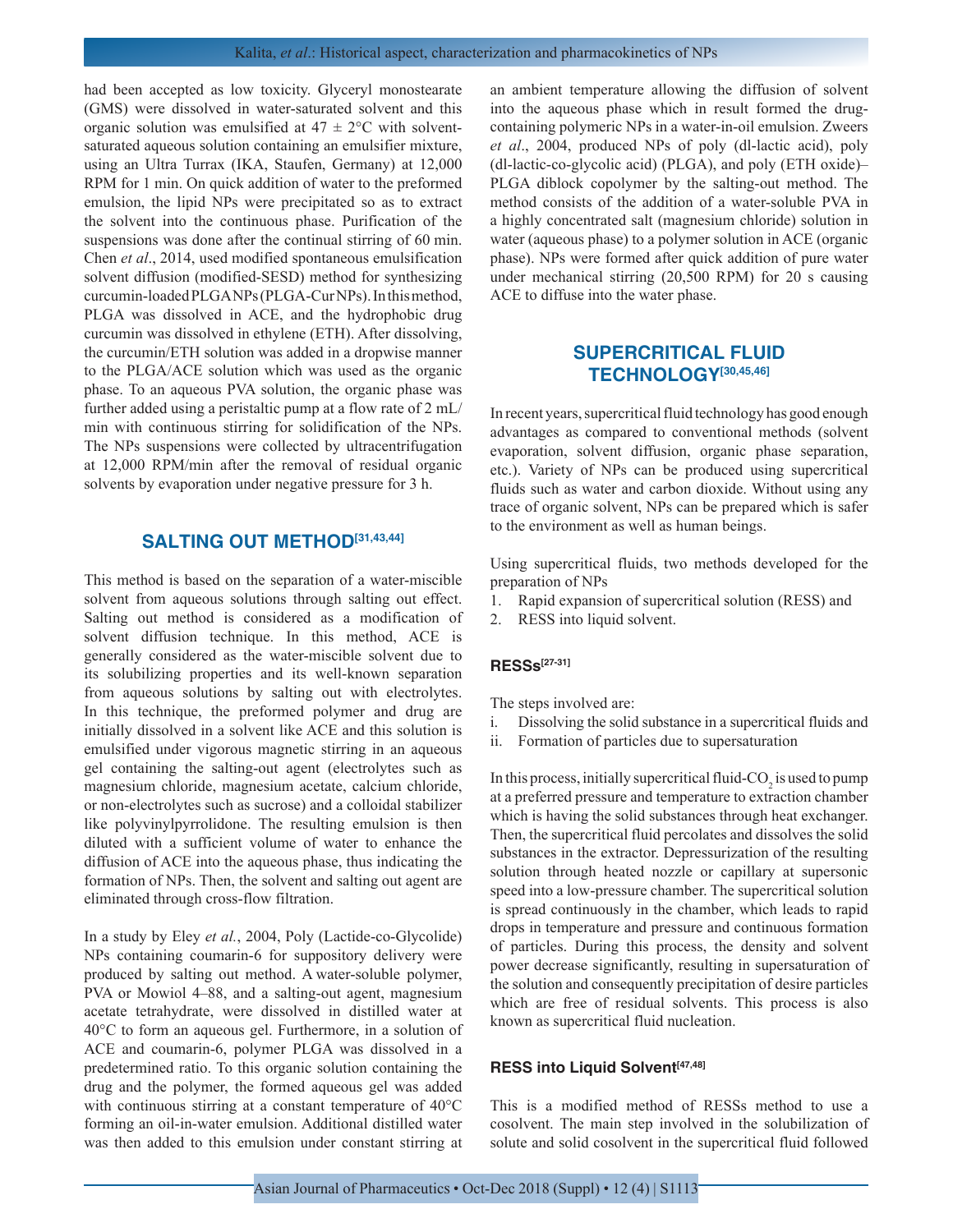by expansion of the resultant solution through the nozzle in the expansion vessel, and finally, the solid cosolvent is removed by sublimation. This method is used to overcome the low solubility of polar drugs in a supercritical fluid and the aggregation of particles in the expansion zone.

# **IONIC GELATION OR COACERVATION OF HYDROPHILIC POLYMERS[49-51]**

In this method, the NPs are prepared using biodegradable hydrophilic polymers such as gelatin, chitosan, and sodium alginate. This method involves a mixture of two aqueous phases in which one is polymer chitosan, a di-block copolymer ethylene oxide/propylene oxide and the other is a poly-anion sodium tripolyphosphate. In this process, positively charged amino group of chitosan react with negatively charged tripolyphosphate to produce coacervates with a size in the range of nanometer. Coacervates are formed as a result of electrostatic interaction between two phases whereas ionic gelation involves the material undergoing a transition from liquid to gel due to ionic interaction conditions at room temperature.

Avadi *et al*., 2010, developed insulin NPs based on ionic gelation between chitosan and Arabic gum. Chitosan was dissolved in acetic acid aqueous solution under magnetic stirring at room temperature, to this solution different amounts of insulin were added. Meanwhile, Arabic gum was dissolved in water under magnetic stirring at room temperature. The Arabic gum solution was added dropwise to chitosan solution containing insulin under gentle magnetic stirring at room temperature to produce the NPs. Similar method had been used by Fan *et al*., 2012, for the preparation of low molecular weight chitosan NPs.

# **CHARACTERIZATION/EVALUATION OF**   $NP<sub>s</sub>$

Different types of advanced imaging microscopic techniques are used for the study of characterization of NPs for their size, morphology, and surface charge in submicron size. The different techniques such as scanning electron microscopy (SEM), transmission electron microscopy (TEM), scanning tunneling microscopy, and atomic force microscopy (AFM) are developed. The principles are different for all techniques, but one common thing is that they produce a highly magnified image of the surfaces of the NPs.

## **PARTICLE SIZE AND SHAPE**

In the nanoparticulate system, the particle size, size distribution, and morphology are the most important parameters of characterization of NPs.[52] In the nanoparticulate system, particle size determines the *in vivo* distribution, biological rate, toxicity, and targeting ability.[2] One of the parameters affecting the rate of cellular uptake of NPs is its size as it influences their internal mechanism, and thus affects the *in vivo* circulation half-life.<sup>[52]</sup> Cellular internalization of NPs is majorly dependent on the size of the NPs, and in general, particles in the 40–50 nm range exhibit maximal uptake *in vitro.* It also influences the drug release, drug loading, and stability of the NPs. The smaller particles are having the larger surface area. As a result, most of the drug loaded onto them will be exposed to the particle surface leading to fast drug release.[53] The accepted size range for the development of NPs is 10–100 nm for *in vivo* applications which relates to their *in vivo* clearance and biodistribution patterns. Polymer degradation can also be affected by the particle size.<sup>[54]</sup>

The majority of NPs developed for drug delivery have a spherical shape. Recent studies have shown that particle shape may be an important factor in the rate of NP cellular internalization. The shape of NPs is also an important factor for the biodistribution and circulation of NPs *in vivo*. [55]

Different methods are used for the determination of the size of NPs. The technology used for the NP size determination includes dynamic light scattering,[56] SEM,[57,58] TEM,[58] and AFM.[59]

## **ZETA POTENTIAL**

Zeta potential is a technique which is commonly used for determining the surface charges of the NPs in colloidal suspension. Hence, the nature and intensity of the surface charge of NPs are very important to characterize their interaction with the biological environment and their electrostatic with bioactive compounds.[60] Zeta potential provides the colloidal stability of the NPs. NPs have a surface charge that attracts a thin layer of ions of opposite charge to the NP surface. This double layer of ions travels with the NP as it diffuses throughout the solution.<sup>[61]</sup> The electric potential at the boundary of the double layer is known as the zeta potential of the particles and has values that typically range from +100 mV to −100 mV. The magnitude of the zeta potential is predictive of colloidal stability. NPs with zeta potential values  $\geq +25$  mV or  $\leq -25$  mV typically have high degrees of stability.[62] Dispersions with a low zeta potential value will eventually aggregate due to Van Der Waal interparticle attractions. High zeta potential values, either positive or negative, should be achieved to ensure stability and avoid aggregation of the particles. The extent of surface hydrophobicity can then be predicted from the values of zeta potential. The zeta potential can also provide information regarding the nature of material encapsulated within the nanocapsules or coated onto the surface. Zeta potential is an important tool for understanding the state of the NP surface and predicting the long-term stability of the NP.[61]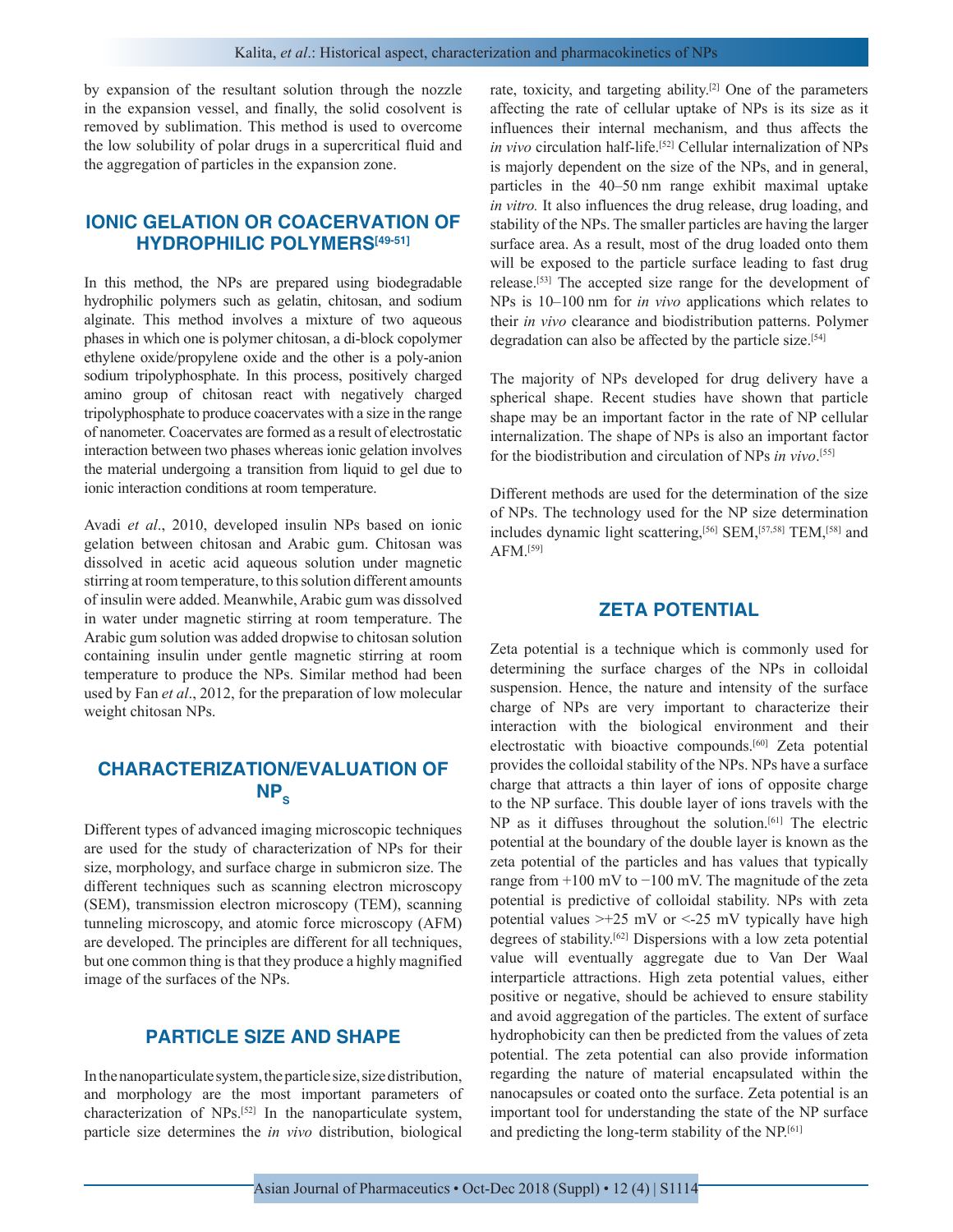## **SURFACE HYDROPHOBICITY**

Surface hydrophobicity of NPs has been investigated as a function of the NP content. Surface hydrophobicity is the surface chemistry of NP which is key determinant of their fate, transport, and toxicity. Surface hydrophobicity can be determined by several techniques such as hydrophobic interaction chromatography, biphasic partitioning, adsorption of probes, and contact angle measurements. Recently, several sophisticated analytical techniques are reported in the literature for surface analysis of NPs. X-ray photon correlation spectroscopy permits the identification of specific chemical groups on the surface of NPs.[63] Moreover, hydrophobic surfaces of NPs can be easily bound with opsonins and to avoid this interaction; surface modification is carried out with hydrophilic polymers.<sup>[63]</sup>

## **DRUG LOADING AND ENTRAPMENT EFFICIENCY OF NP**

Drug loading of the NPs can be defined as the amount of drug bound per mass of the polymer (usually moles of drug per mg polymer or mg drug per mg polymer). Nanoparticulate drug delivery has the potential to improve the effectiveness of the small drug molecule.<sup>[64]</sup> Nanoparticulate drug loading is highly dependent and variable on the method of preparation. A nanoparticulate system should have a high drug loading capacity. The pharmacokinetic and pharmacodynamic parameters of the small drug molecules *in vivo* also depend on the drug loading capacity of the NP. In the nanoparticulate system, the drug loading and entrapment efficiency of the NPs is mostly depending on the solid-state drug solubility in matrix materials or polymer relating to the matrix composition, molecular weight, drug-polymer interactions, and end functional groups present (i.e.,. ester or carboxyl) in either the drug or matrix.[65,66] The macromolecules or protein shows the greatest loading efficacy when the drug loading is carried out at or near the isoelectric point. At the isoelectric point, macromolecules or proteins are having minimum solubility and maximum adsorption. Drug loading can be effectively increased through the interaction between the drug and matrix materials.[67]

## **DRUG RELEASE AND RELEASE KINETICS OF NP**

In the nanoparticulate system, the NPs are prepared and coated with a polymer, which releases the drug by controlled diffusion or erosion from the core across the polymeric membrane or matrix.[68] The polymeric membrane is act as a barrier for drug release. Hence, the solubility and diffusivity of the drug in the polymer membrane become the determining factor in drug release.<sup>[69]</sup> The drug release capacity is also affected by the interaction between the drug and polymer or additional ingredients. The drug release and polymer biodegradation are the very important factors in an ideal nanoparticulate system. Drug release of NPs is affected by various factors such as solubility of the drug, drug diffusion through the polymeric membrane, erosion or degradation of the polymeric membrane, combination of diffusion and erosion process and release of the drug from the surface of the NPs.[70]

Therefore, the drug release from the NPs depends on three different mechanisms:

- I. Release from the surface of NPs due to erosion
- II. Diffusion through the swollen polymeric matrix
- III. Combination of both the processes, i.e.,. erosion and diffusion.

### **PHARMACOKINETICS OF NPs**

Application of NPs in current time is being remarkable. Development of nanosized range particles increased enhanced the absorptivity of the drug, tissue distribution, and also enhanced bioavailability. The pharmacokinetic parameters of NP are directly influenced by the size and shape of the NPs and surface morphology of NP.[71] Therefore, therapeutic effect as well as tissue distribution of NP mainly influenced by the pharmacokinetic profile of NP. In this part of our review paper, we concentrated to build the relationship between pharmacokinetic and biodistribution of NP. The pharmacokinetic study mainly conducts for the quantitative determination of drug concentration in the biological system until eliminated from the biological system, and various pharmacokinetic parameters comprised maximal concentration, half drug of the drug, clearance, area under curve, and average/mean residence time.

The accumulation of active materials in the specific site is considered as to enhance the therapeutic efficacy but there is also a high chance to accumulate of active materials in the nonspecific site to cause the side effects or toxicity. For this purpose, pharmacokinetic and biodistribution pattern of the NPs are very important to optimize the formulations. The pharmacokinetics parameter of free drug and entrapped drug can be easily understood by studying the serum protein binding behavior. Free drug can be easily affected by the enzyme environment in the biological system but the NPs cannot be easily affect by the enzymes due to have a coat on the active drug, and finally the retention time of NPs in the biological system or blood circulation used to increase to shoe the prolonged therapeutic effect. Primary delivery of the NP is mainly facilitated by the endothelial wall present in the tissue. Pharmacokinetic of NPs is mainly influenced by the physical and chemical behavior of the NPs. The surface morphology can be modified by using different polymer like polyethylene glycol. Modification of the surface of the NP reduced the rate of mononuclear phagocyte system, and the drug formulation retain in the blood circulation for a longer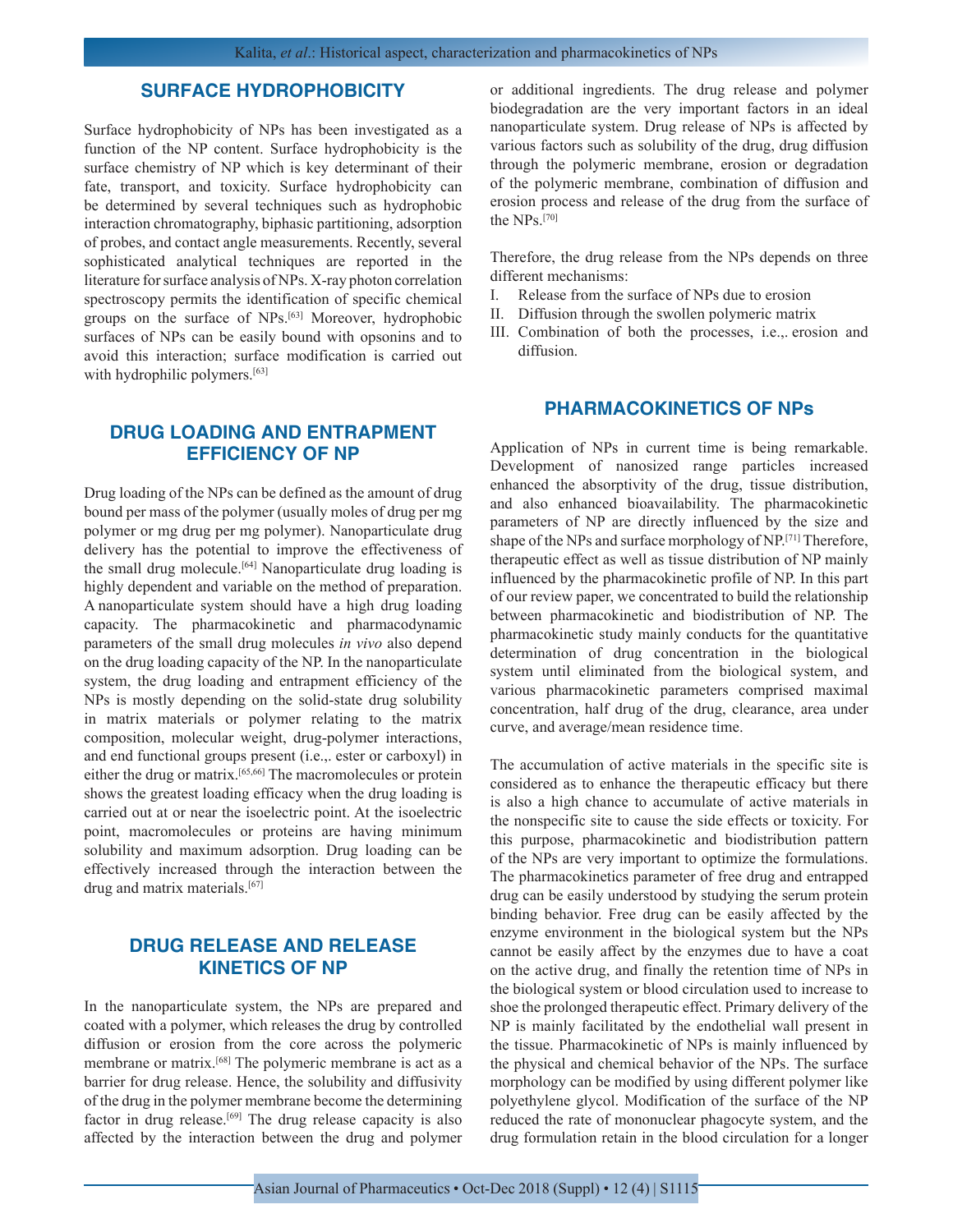period of time to produce better pharmacokinetics of NPs. The rate of mononuclear phagocyte system can be also decreased by controlling the size of the NPs and reported average particle size of NP approximately 100 nm. Formulation of neutral NP having a diameter of 200 nm also can improve the pharmacokinetic of the NP.[72-75]

# **CONCLUSIONS AND FUTURE PROSPECTS**

The utilization of the nanoparticulate system is manifold due to the increased drug residence time in biological circulation and also improved the cellular uptake as well as half-life of some hydrophilic drugs. These teeny particles are having the dynamic penetration power through the biological barrier to pose the therapeutic effect. Through the attempt of nanoparticulate system water-insoluble drug also delivered for its better effect. Magnetic NPs with their magnetic properties afford excellent sensitivity for its specific target. Application of the nanomaterials is tremendously increasing in the treatment of numbers of life-threatening diseases. However, the surface morphology and particle size of NPs are major problems in the drug delivery field. The optimization is still needed for manufacturing NPs for the prominent drug delivery and also to profile pharmacokinetic as well as quantification of active materials. In addition, accumulation of NPs with the antibody or others substances is very essential for the targeted drug delivery.

## **REFERENCES**

- 1. Murugan A, Shanmugasundaram KK. Biosynthesis and characterization of silver nanoparticles using the aqueous extract of *Vitex negundo. linn.* World J Pharm Sci 2014;3:1385-93.
- 2. Nikam AP, Ratnaparkhiand MP, Chaudhari SP. Nanoparticles-an overview. Int J Res Dev Pharm Life Sci 2014;3:1121-7.
- 3. Buzea C, Pacheco II, Robbie K. Nanomaterials and nanoparticles: Sources and toxicity. Biointerphases 2007;2:MR17-71.
- 4. Mu L, Feng SS. A novel controlled release formulation for the anticancer drug paclitaxel (Taxol(R): PLGA nanoparticles containing Vitamin E TPGS. J Control Release 2003;86:33-48.
- 5. Abhilash M. Potential applications of Nanoparticles. Int J Pharm Bio Sci 2010;1:1-12.
- 6. Greiling W. Paul Ehrlich. Dusseldorf, Germany: Econ Verlag; 1954. p. 48.
- 7. Khanna SC, Jecklin T, Speiser P. Bead polymerization technique for sustained-release dosage form. J Pharm Sci 1970;59:614-8.
- 8. Merkle HP, Speiser P. Preparation and *in vitro* evaluation of cellulose acetate phthalate coacervate microcapsules. J Pharm Sci 1973;62:1444-8.
- 9. Birrenbach G, Speiser PP. Polymerized micelles and their use as adjuvants in immunology. J Pharm Sci 1976;65:1763-6.
- 10. Kopf H, Joshi RK, Soliva M, Speiser P. Study of Micellar polymerization in the presence of low molecular weight pharmaceuticals: Production and insulation of nanoparticles, residual monomer determination, physicochemical data. Pharm Ind 1976;38:281-4.
- 11. Couvreur P, Kante B, Roland M, Guiot P, Bauduin P, Speiser P, *et al.* Polycyanoacrylate nanocapsules as potential lysosomotropic carriers: Preparation, morphological and sorptive properties. J Pharm Pharmacol 1979;31:331-2.
- 12. Widder KJ, Senyel AE, Scarpelli GD. Magnetic microspheres: A model system of site specific drug delivery *in vivo*. Proc Soc Exp Biol Med 1978;158:141-6.
- 13. Widder K, Flouret G, Senyei A. Magnetic microspheres: Synthesis of a novel parenteral drug carrier. J Pharm Sci 1979;68:79-82.
- 14. Widder KJ, Senyei AE, Ranney DF. Magnetically responsive microspheres and other carriers for the biophysical targeting of antitumor agents. Adv Pharmacol Chemother 1979;16:213-71.
- 15. Widder KJ, Morris RM, Poore GA, Howard DP, Senyei AE. Selective targeting of magnetic albumin microspheres containing low-dose doxorubicin: Total remission in yoshida sarcoma-bearing rats. Eur J Cancer Clin Oncol 1983;19:135-9.
- 16. Widder KJ, Marino PA, Morris RM, Howard DP, Poore GA, Senyei AE, *et al.* Selective targeting of magnetic albumin microspheres to the Yoshida sarcoma: Ultrastructural evaluation of microsphere disposition. Eur J Cancer Clin Oncol 1983;19:141-7.
- 17. Sugibayashi K, Morimoto Y, Nadai T, Kato Y, Hasegawa A, Arita T, *et al.* Drug-carrier property of albumin microspheres in chemotherapy. II. Preparation and tissue distribution in mice of microsphereentrapped 5-fluorouracil. Chem Pharm Bull (Tokyo) 1979;27:204-9.
- 18. Kreuter J. Evaluation of nanoparticles as drug delivery systems I: Preparation methods. Pharm. Acta Helv 1983b;58:196-209.
- 19. Kreuter J. Nanoparticles. In: Kreuter J, editor. Colloidal Drug Delivery Systems. New York: Marcel Dekker; 1994a. p. 219-342.
- 20. Kreuter J. Nanoparticles. In: Swarbrick J, Boylan JC, editors. Encyclopedia of Pharmaceutical Technology. Vol. 10. New York: Marcel Dekker; 1994b. p. 165-90.
- 21. Kreuter J. Nanoparticles as drug delivery systems. In: Nalwa HS, editor. Encyclopedia of Nanoscience and Nanotechnology. Vol. 7. Stevenson Ranch, U.S.A: American Scientific Publishers; 2004. p. 161-80.
- 22. Kattan J, Droz JP, Couvreur P, Marino JP, Boutan-Laroze A, Rougier P, *et al.* Phase I clinical trial and pharmacokinetic evaluation of doxorubicin carried by polyisohexylcyanoacrylate nanoparticles. Invest New Drugs 1992;10:191-9.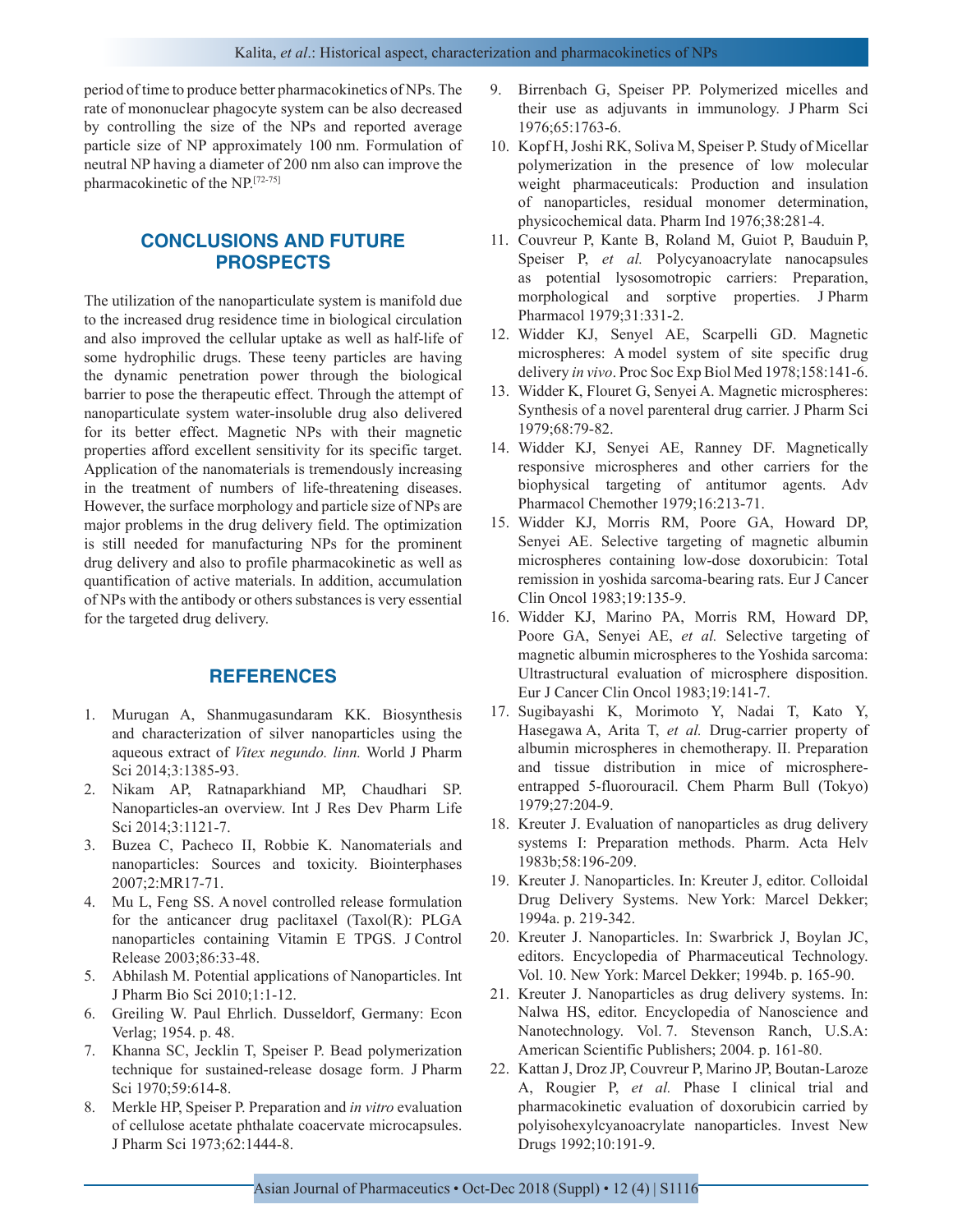- 23. Rhaese S, von Briesen H, Rubsamen-Waigmann H, Kreuter J, Langer K. Human serum albumin-derived nanoparticles for gene delivery. J Control Rel 2003;92:199-208.
- 24. Löbenberg R, Kreuter J. Macrophage targeting of azidothymidine: A promising strategy for AIDS therapy. AIDS Res Hum Retroviruses 1996;12:1709-15.
- 25. Fattal E, Youssef M, Couvreur P, Andremont A. Treatment of experimental salmonellosis in mice with ampicillin-bound nanoparticles. Antimicrob Agents Chemother 1989;33:1540-3.
- 26. Rizvi SAA, Saleh AM. Applications of nanoparticle systems in drug delivery technology. Saudi Pharm J 2018;26:64-70.
- 27. Kayser O, Lemke A, Hernández-Trejo N. The impact of nanobiotechnology on the development of new drug delivery systems. Curr Pharm Biotechnol 2005;6:3-5.
- 28. Gaur A, Mindha A, Bhatiya AL. Significance of nanotechnology in medical sciences. Asian J Pharm 2008;2:80-85.
- 29. Sapra P, Tyagi P, Allen TM. Ligand-targeted liposomes for cancer treatment. Curr Drug Deliv 2005;2:369-81.
- 30. Rao JP, Geckeler KE. Polymer nanoparticles: Preparation techniques and size control parameters. Prog Polym Sci 2011;36:887-913.
- 31. Reis CP, Neufeld RJ, Ribeiro AJ, Veiga F. Nanoencapsulation I. Methods for preparation of drug-loaded polymeric nanoparticles. Nanomedicine 2006;2:8-21.
- 32. Lee M, Cho YW, Park JH, Chung H, Jeong SY, Choi K, *et al*. Size control of self-assembled nanoparticles by an emulsion/solvent evaporation method. Colloid Polym Sci 2006;284:506-12.
- 33. Paswan SK, Saini TR. Purification of drug loaded PLGA nanoparticles prepared by emulsification solvent evaporation using stirred cell ultrafiltration technique. Pharm Res 2017;34:2779-86.
- 34. Yabu H, Higuchi T, Ijiro K, Shimomura M. Spontaneous formation of polymer nanoparticles by good-solvent evaporation as a nonequilibrium process. Chaos 2005;15:047505.
- 35. Fessi H, Puisieux F, Devissaguet JP, Ammoury N, Benita S. Nanocapsule formation by interfacial deposition following solvent displacement. Int J Pharm 1989;55:R1-4.
- 36. Barichello JM, Morishita M, Takayama K, Nagai T. Encapsulation of hydrophilic and lipophilic drugs in PLGA nanoparticles by the nanoprecipitation method. Drug Dev Ind Pharm 1999;25:471-6.
- 37. Karmi A, Husseini GA, Faroun M, Sowwan M. Multifunctional nanovehicles for combined 5-fluorouracil and gold nanoparticles based on the nanoprecipitation method. J Nanosci Nanotechnol 2011;11:4675-83.
- 38. Salatin S, Barar J, Barzegar-Jalali M, Adibkia K, Kiafar F, Jelvehgari M, *et al.* Development of a nanoprecipitation method for the entrapment of a very water soluble drug into eudragit RL nanoparticles. Res Pharm Sci

2017;12:1-4.

- 39. Niwa T, Takeuchi H, Hino T, Kunou N, Kawashima Y. Preparation of biodegradable nanoparticles of watersoluble and insoluble drugs with D, Llactide/glycolide copolymer by a novel spontaneous emulsification solvent diffusion method, and the drug release behaviour. J Control Release 1993;25:89-98.
- 40. Zambaux MF, Bonneaux F, Gref R, Maincent P, Dellacherie E, Alonso MJ, *et al.* Influence of experimental parameters on the characteristics of poly(lactic acid) nanoparticles prepared by a double emulsion method. J Control Release 1998;50:31-40.
- 41. Trotta M, Debernardi F, Caputo O. Preparation of solid lipid nanoparticles by a solvent emulsification-diffusion technique. Int J Pharm 2003;257:153-60.
- 42. Chen C, Yang W, Wang DT, Chen CL, Zhuang QY, Konga XD. A modified spontaneous emulsification solvent diffusion method for the preparation of curcuminloaded PLGA nanoparticles with enhanced *in vitro* antitumor activity. Front Mater Sci 2014;8:332-42.
- 43. Eley JG, Pujari VD, McLane J. Poly (lactide-coglycolide) nanoparticles containing coumarin-6 for suppository delivery: *In vitro* release profile and *in vivo* tissue distribution. Drug Deliv 2004;11:255-61.
- 44. Zweers ML, Engbers GH, Grijpma DW, Feijen J. *In vitro* degradation of nanoparticles prepared from polymers based on DL-lactide, glycolide and poly(ethylene oxide). J Control Release 2004;100:347-56.
- 45. York P. Strategies for particle design using supercritical fluid technologies. Pharm Sci Technolo Today 1999;2:430-40.
- 46. KawashimaY. Nanoparticulate systems for improved drug delivery. Adv Drug Deliv Rev 2001;47:1-2.
- 47. Sun YP, Rolling HW, Bandara J, Meziani JM, Bunker CE. Preparation and processing of nanoscale materials by supercritical fluid technology. In: SunYP, editor. Supercritical Fluid Technology in Materials Science and Engineering: Synthesis, Properties, and Applications. New York: Marcel Dekker; 2002. p. 491-576.
- 48. Meziani MJ, Pathak P, Hurezeanu R, Thies MC, Enick RM, Sun YP, *et al.* Supercritical-fluid processing technique for nanoscale polymer particles. Angew Chem Int Ed Engl 2004;43:704-7.
- 49. Calvo P, Remunan-Lopez C, Vila-Jato JL, Alonso MJ. Novel hydrophilic chitosan-polyethylene oxide nanoprticles as protein carriers. J Appl Polym Sci 1997;63:125-32.
- 50. Calvo P, Remuñan-López C, Vila-Jato JL, Alonso MJ. Chitosan and chitosan/ethylene oxide-propylene oxide block copolymer nanoparticles as novel carriers for proteins and vaccines. Pharm Res 1997;14:1431-6.
- 51. Avadi MR, Sadeghi AM, Mohammadpour N, Abedin S, Atyabi F, Dinarvand R, *et al.* Preparation and characterization of insulin nanoparticles using chitosan and Arabic gum with ionic gelation method. Nanomedicine 2010;6:58-63.
- 52. Redhead HM, Davis SS, Illum L. Drug delivery